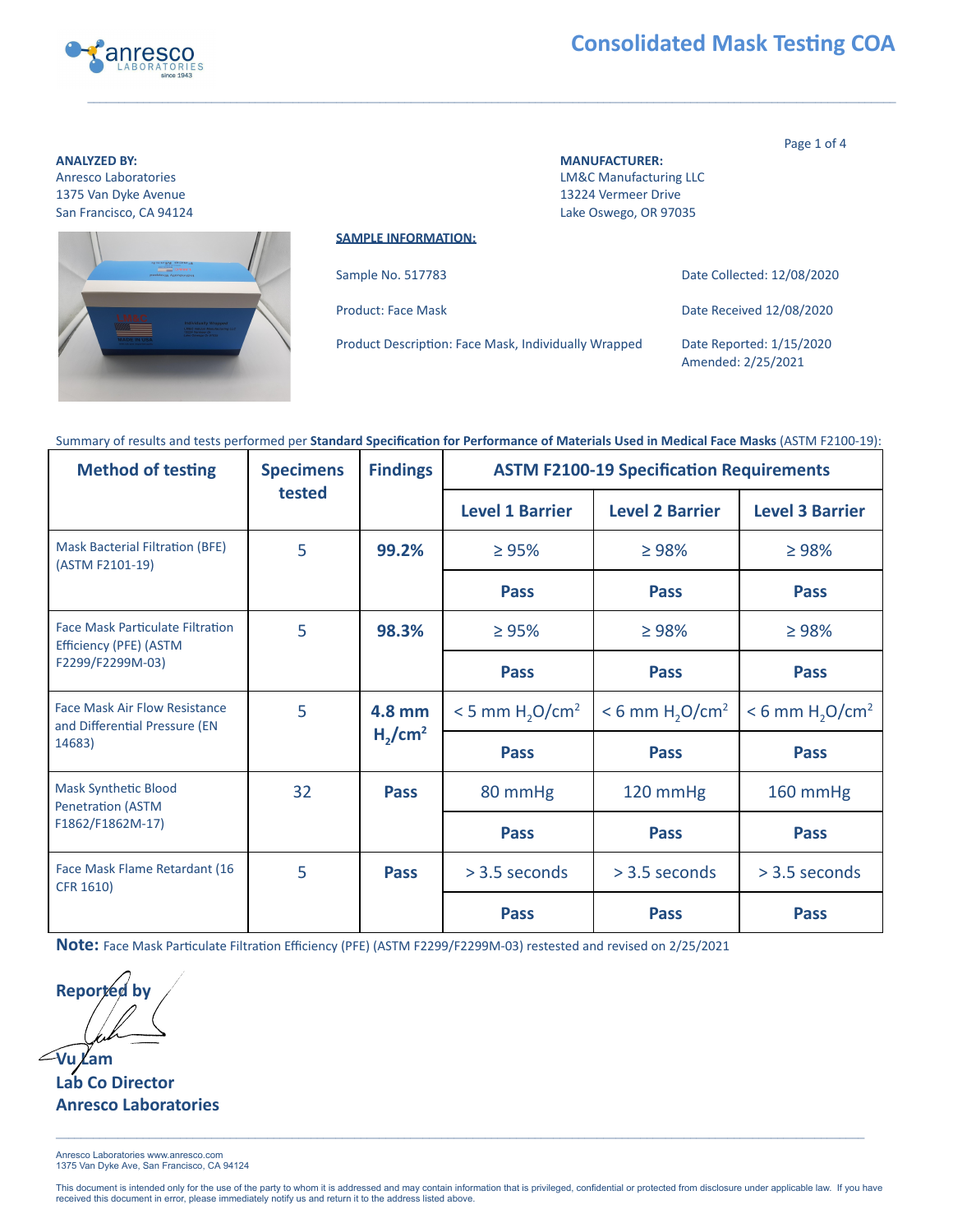

Page 2 of 4 Sample No. 517783

### **TEST DETAILS**

# **I.** Mask Bacterial Filtration (BFE)

**Method: ASTM F2101-19** 

**Instrument:** 

Test summary: This test method is used to measure the bacterial filtration efficiency (BFE) of medical face mask materials using the ratio of upstream bacterial challenge to downstream residual concentration to determine the filtration efficiency of medical face mask materials. This method was specifically designed using *Staphylococcus aureus* as a challenge organism. Materials to be tested were conditioned at 21 ± 5 <sup>o</sup>C at 85 ± 5% Relative Humidity (RH) using a humidity chamber for 4 hours.

Temperature during testing: 24 °C

Relative Humidity during testing: 88 % RH Area of the test specimen tested: approximately 40 cm<sup>2</sup> BFE flow rate: 28.3 Liters per minute Particle size of the challenge aerosol: 1700 to 3000 particles Side of specimen tested: either Positive Control Average 184 cfu 184 cfu Negative Control No Growth Number of Mask Tested 5 Instrument GBPI - GB-XF1000

#### **Results** :

| <b>Specimen</b> | Percent BFE (%) |
|-----------------|-----------------|
|                 | 98.75           |
|                 | 99.04           |
|                 | 99.38           |
| 4               | 99.04           |
|                 | 100.00          |

**Result Comment: Masks met Level 1,2,3 Barrier specifications of ASTM F2100-19** 

## **II. Face Mask Particulate Filtration Efficiency (PFE)**

#### **Method: ASTM F2299/F2299M-03**

Test summary: This test is to determine the ability of the mask material to filter particles. Latex particles used for the testing are purchased from Sigma Aldrich (LB1-1ML) with a particle size of 0.10-0.12 micron. Suspensions of the latex spheres are prepared by diluting the 10 % by volume solids with water by the factor of 1000:1. The test specimens were conditioned at 21 +/- 5  $\degree$ C and 82 +/- 5  $\%$  RH for 4 hours prior to testing.

Area of the test specimen tested: approximately 100 cm<sup>2</sup> Particle size: 0.10 micron Temperature during testing: 23 °C Number of specimens tested: 5 **Instrument: GB-KF30010** Instrument: GB-KF30010

Relative Humidity during testing: 40 % RH

Anresco Laboratories www.anresco.com 1375 Van Dyke Ave, San Francisco, CA 94124

This document is intended only for the use of the party to whom it is addressed and may contain information that is privileged, confidential or protected from disclosure under applicable law. If you have received this document in error, please immediately notify us and return it to the address listed above.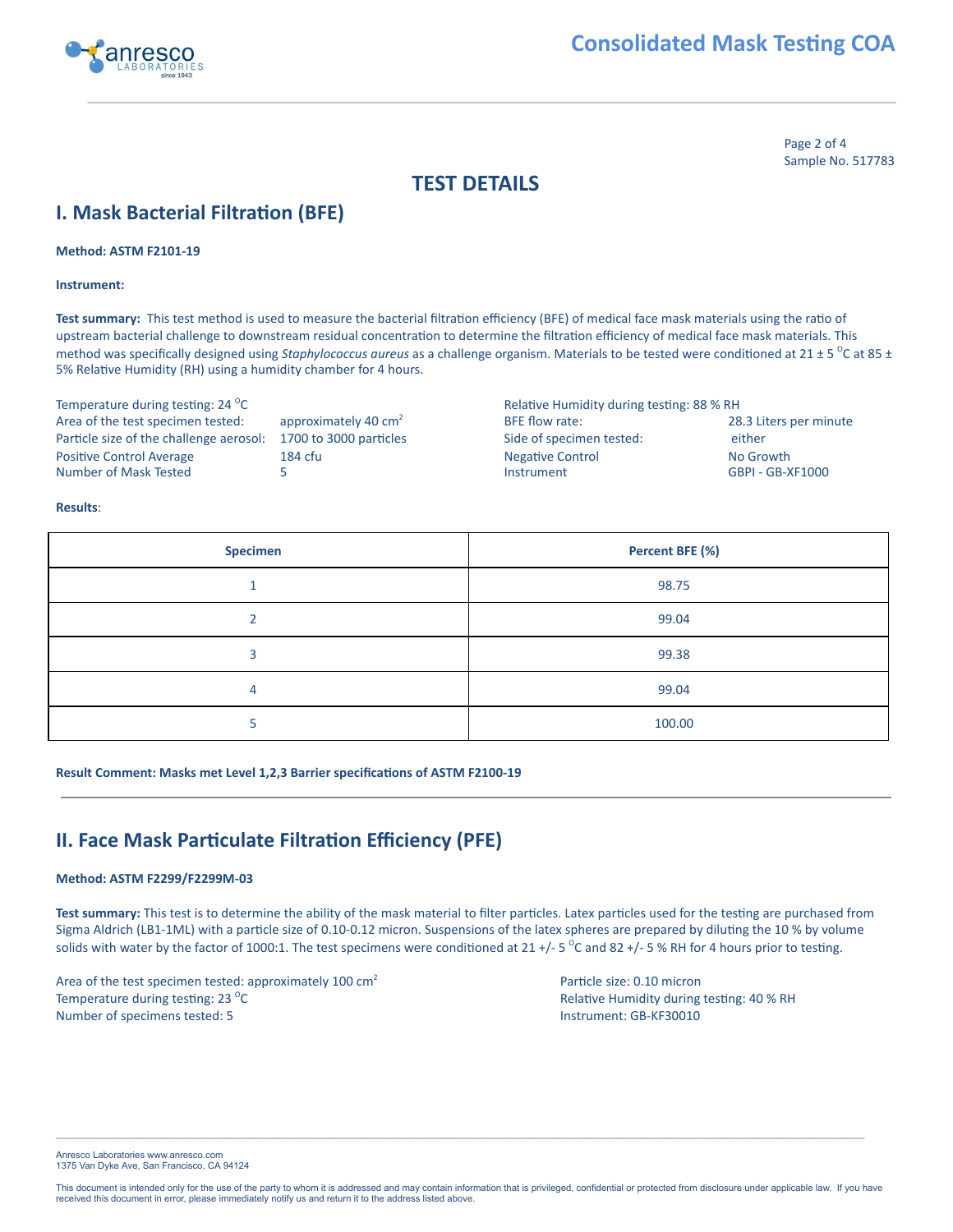



Page 3 of 4 Sample No. 517783

#### **Result: Average Filtration Efficiency: 98.33% (average from 5 masks tested)**

| <b>Specimen</b> | Percent PFE (%) |
|-----------------|-----------------|
|                 | 98.42           |
|                 | 98.37           |
| 3               | 98.26           |
| 4               | 98.44           |
| 5               | 98.17           |

### **Result Comment: Masks met Level 1 Barrier specification of ASTM F2100-19 Retested: 2/25/2021**

### **III. Face Mask Air Flow Resistance and Differenal Pressure**

#### **Method: EN 14683:2014**

**Test Summary:** This test is to determine the breathability of the mask material. The procedure is performed on both sides of the mask using a constant flow rate of 8 Liters per minute for 10 seconds. Test area is 4.9 cm<sup>2</sup>. The test specimens were conditioned at 21 +/- 5  $^{\circ}$ C and 82 +/- 5  $^{\circ}$  RH for 4 hours prior to testing.

Temperature during testing: 23 OC Relative Humidity during testing: 40 % RH Instrument: GBN701 & GBN702

#### **Results:**

| <b>Specimen</b> | Delta P (Pa/cm <sup>2</sup> ) | Delta P (mm $H_2$ /cm <sup>2</sup> ) |
|-----------------|-------------------------------|--------------------------------------|
|                 | 44.4                          | 4.5                                  |
|                 | 50.8                          | 5.2                                  |
| 3               | 47.6                          | 4.8                                  |
| 4               | 48.3                          | 4.9                                  |
|                 | 44.3                          | 4.5                                  |

**Result Comment: Masks met Level 1 Barrier specification of ASTM F2100-19** 

Anresco Laboratories www.anresco.com 1375 Van Dyke Ave, San Francisco, CA 94124

This document is intended only for the use of the party to whom it is addressed and may contain information that is privileged, confidential or protected from disclosure under applicable law. If you have received this document in error, please immediately notify us and return it to the address listed above.